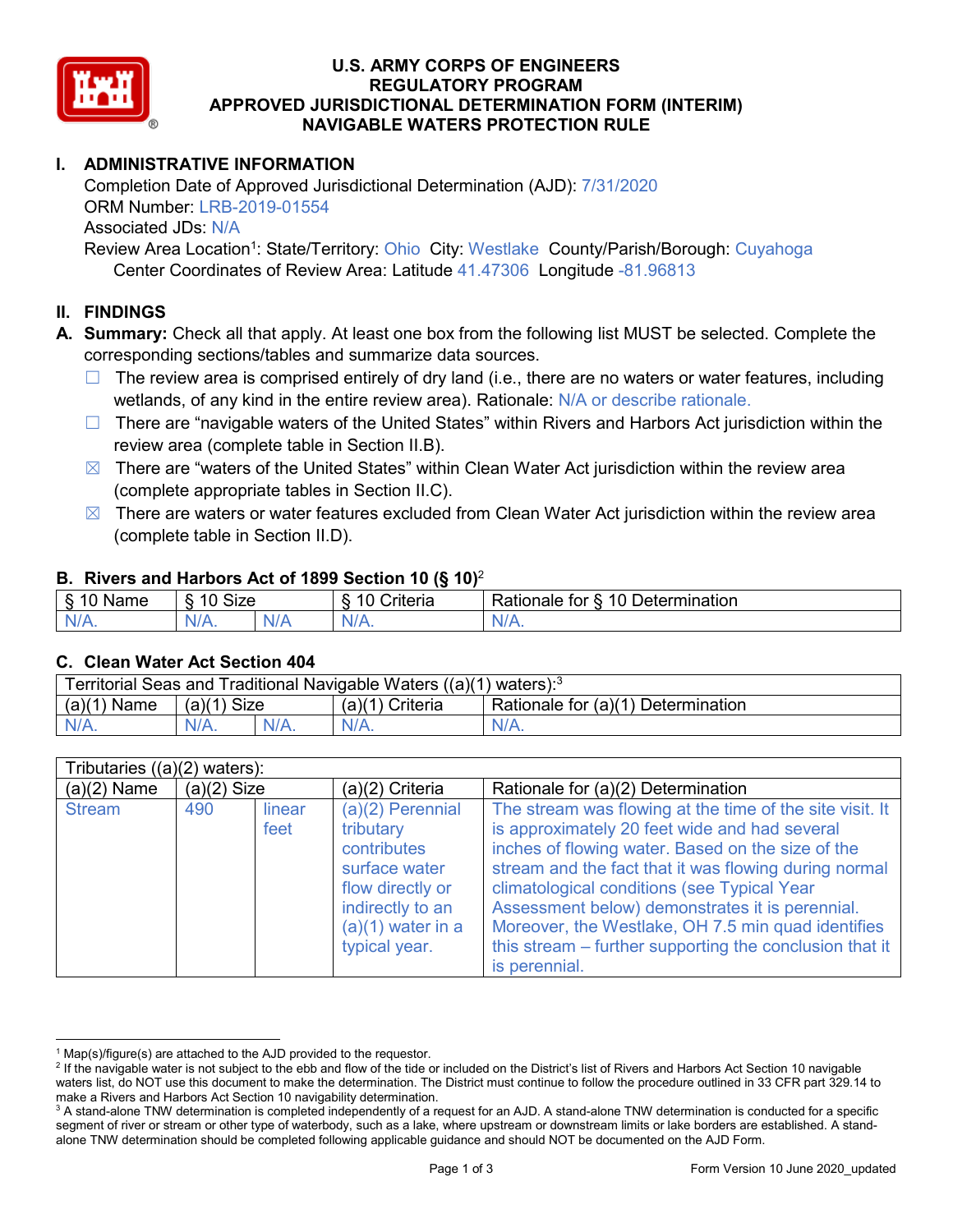

### **U.S. ARMY CORPS OF ENGINEERS REGULATORY PROGRAM APPROVED JURISDICTIONAL DETERMINATION FORM (INTERIM) NAVIGABLE WATERS PROTECTION RULE**

| Lakes and ponds, and impoundments of jurisdictional waters $((a)(3)$ waters): |               |         |                                                         |         |  |
|-------------------------------------------------------------------------------|---------------|---------|---------------------------------------------------------|---------|--|
| $(a)(3)$ Name                                                                 | $(a)(3)$ Size |         | Rationale for (a)(3) Determination<br>$(a)(3)$ Criteria |         |  |
| $N/A$ .                                                                       | $N/A$ .       | $N/A$ . | $N/A$ .                                                 | $N/A$ . |  |
|                                                                               |               |         |                                                         |         |  |

| Adjacent wetlands $((a)(4))$<br>' waters): |                |  |                    |                                    |  |
|--------------------------------------------|----------------|--|--------------------|------------------------------------|--|
| (a)(4)<br>Name                             | Size<br>(a)(4) |  | (a)(4)<br>Criteria | Rationale for (a)(4) Determination |  |
|                                            | $N/A$ .        |  | $N/A$ .            | $N/A$ .                            |  |

# **D. Excluded Waters or Features**

| Excluded waters $((b)(1) - (b)(12))$ : <sup>4</sup> |                       |                  |                        |                                                      |  |
|-----------------------------------------------------|-----------------------|------------------|------------------------|------------------------------------------------------|--|
| <b>Exclusion Name</b>                               | <b>Exclusion Size</b> |                  | Exclusion <sup>5</sup> | <b>Rationale for Exclusion Determination</b>         |  |
| W-A, W-C, and                                       | 0.02,                 | $\text{acre}(s)$ | $(b)(1)$ Non-          | Wetlands A, C, and furrows do not meet any of        |  |
| furrows                                             | 0.24,                 |                  | adjacent wetland.      | the four criteria that would make an (a)(4)          |  |
|                                                     | and                   |                  |                        | adjacent water subject to jurisdiction under         |  |
|                                                     | 0.17                  |                  |                        | Section 404 of the Clean Water Act. Wetlands A,      |  |
|                                                     |                       |                  |                        | C, and furrows were circumnavigated during the       |  |
|                                                     |                       |                  |                        | site visit. No defined channels/tributaries/ditches  |  |
|                                                     |                       |                  |                        | were observed flowing from Wetlands A, C, and        |  |
|                                                     |                       |                  |                        | furrows to any (a)(1-3) water. Based on site         |  |
|                                                     |                       |                  |                        | observations there was no evidence that the          |  |
|                                                     |                       |                  |                        | onsite stream's typical year flow (i.e. debris, leaf |  |
|                                                     |                       |                  |                        | wracking) reaches the onsite wetlands. All           |  |
|                                                     |                       |                  |                        | stream flow is confined entirely within its banks.   |  |
|                                                     |                       |                  |                        | The stream has been historically dredged and         |  |
|                                                     |                       |                  |                        | now the bed is located approximately 6-8 feet        |  |
|                                                     |                       |                  |                        | below the top of bank. Additionally, there are no    |  |
|                                                     |                       |                  |                        | natural berms or the like located between the        |  |
|                                                     |                       |                  |                        | a(1-3) water and wetland.                            |  |

## **III. SUPPORTING INFORMATION**

- **A. Select/enter all resources** that were used to aid in this determination and attach data/maps to this document and/or references/citations in the administrative record, as appropriate.
	- $\boxtimes$  Information submitted by, or on behalf of, the applicant/consultant: Wetlands Investigation, Lot 14 C-1 6 acres Viking Parkway, August 28, 2019
		- This information is sufficient for purposes of this AJD. Rationale: N/A
		- $\Box$  Data sheets prepared by the Corps: Title(s) and/or date(s).
		- ☐ Photographs: Aerial and Other: Title(s) and/or date(s).
		- $\boxtimes$  Corps site visit(s) conducted on: June 18, 2020
		- ☐ Previous Jurisdictional Determinations (AJDs or PJDs): ORM Number(s) and date(s).
		- ☒ Antecedent Precipitation Tool: *provide detailed discussion in Section III.B*.
		- ☐ USDA NRCS Soil Survey: Title(s) and/or date(s).

 <sup>4</sup> Some excluded waters, such as (b)(2) and (b)(4), may not be specifically identified on the AJD form unless a requestor specifically asks a Corps district to do so. Corps districts may, in case-by-case instances, choose to identify some or all of these waters within the review area.

 $5$  Because of the broad nature of the (b)(1) exclusion and in an effort to collect data on specific types of waters that would be covered by the (b)(1) exclusion, four sub-categories of (b)(1) exclusions were administratively created for the purposes of the AJD Form. These four sub-categories are not new exclusions, but are simply administrative distinctions and remain (b)(1) exclusions as defined by the NWPR.